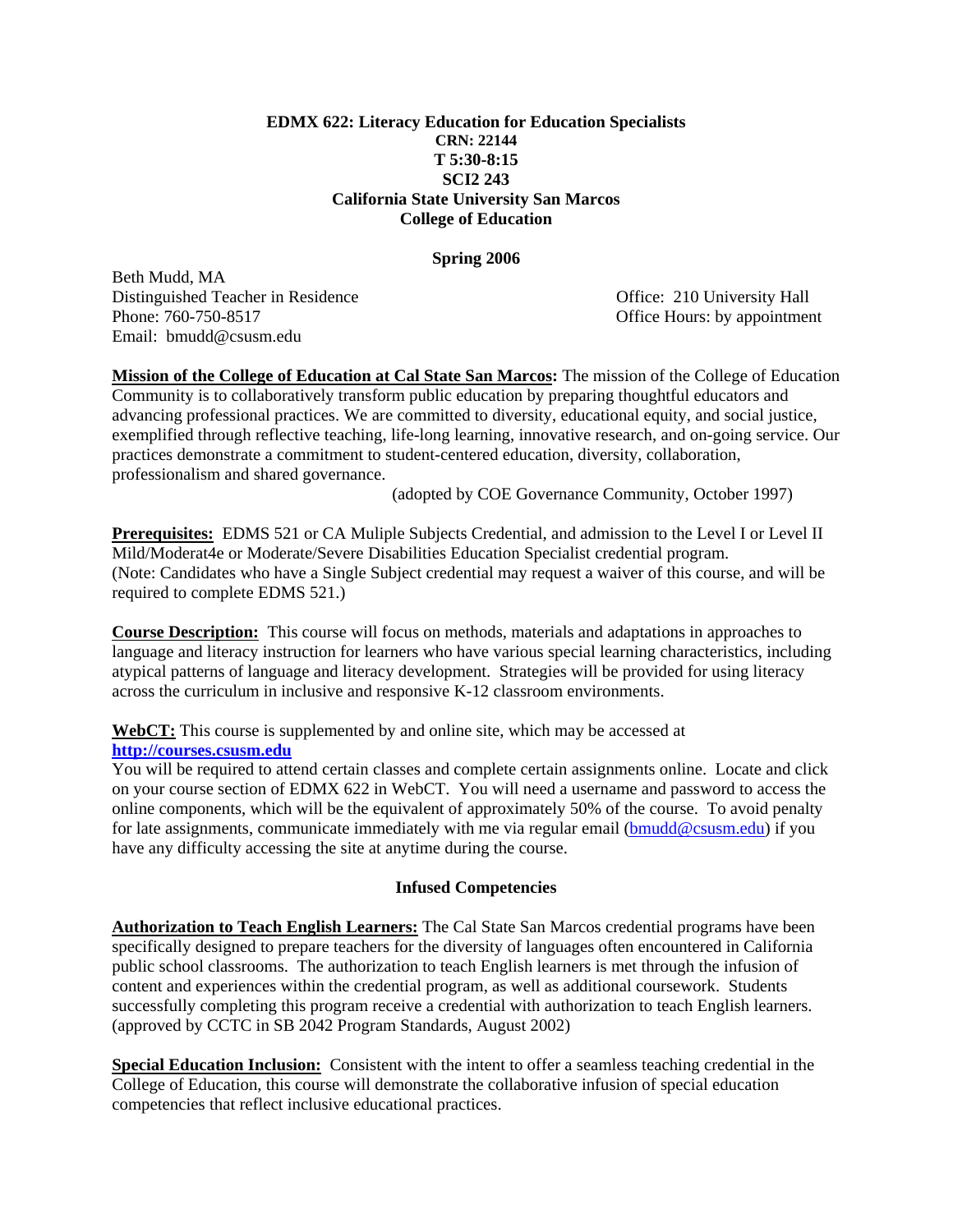**Technology:** This course infuses technology competencies to prepare our candidates to use technologies, emphasizing their use in both teaching practice and student learning. Candidates are expected to use technology as part of their professional practice as well as to research the topics discussed in this course. Students are encouraged to keep a digital copy of all assignments for use in a teaching portfolio. Details will be given in class.

## **Accommodations and Policies**

**Students with Disabilities Requiring Reasonable Accommodations:** Students are approved for services through the Disabled Student Services Office (DSS). This office is located in Craven Hall 5205, and can be contacted by phone at (760) 750-4905, or TTY (760) 750-4909. Students authorized by DSS to receive reasonable accommodations should meet with their instructor during office hours or, in order to ensure confidentiality, in a more private setting.

### **College of Education Attendance Policy**

Due to the interactive nature of courses in the COE, and the value placed on the contributions of every student, students are expected to prepare for, attend, and participate in all classes. For extenuating circumstances contact the instructors **before** class is missed, and make arrangements to make up what was missed. At minimum, a student must attend more than 80% of class time, or s/he may not receive a passing grade for the course. If a student misses two class sessions or is late (or leaves early) for more than three sessions, the highest possible grade earned will be a "C". **Notification of absences does not allow students to assume they are automatically excused from class or making up missed class.** 

**WebCT Online Course Attendance and Participation:** Please note that this course includes class sessions online in WebCT. Students are also required to participate in online discussions and in online class activities. Credit for these requirements is embedded I the attendance and participation points, and in the assignment points for this course.

**Course Requirements:** Teacher education is a professional preparation program. It is expected that students will come to class prepared to discuss the readings, submit required assignments, and participate in class activities. Students are expected to adhere to academic honesty and integrity, standards of dependability, confidentiality and writing achievement. Because it is important for teachers to be able to effectively communicate their ideas to students, parents, colleagues, and administrators, writing that is original, clear and error-free is a priority for the College of Education. It is expected that work will be turned in on time. Please discuss individual issues with the instructor. Points will be deducted if assignments are submitted late (10% penalty per day late; no credit will be awarded if the assignment is one week late).

# **Teaching Performance Expectation (TPE) for EDMX 622**:

| TPE              | <b>Description</b>                                            | <b>Course Assignment or Activity</b> |
|------------------|---------------------------------------------------------------|--------------------------------------|
| TPE <sub>3</sub> | Interpretation and Use of Assessments                         | Readings, Best Practices Report and  |
|                  |                                                               | <b>Class Activities</b>              |
| TPE <sub>4</sub> | Making Content Accessible                                     | Readings, Discussions,               |
| TPE 5            | Ensure the Active and Equitable Engagement of All Students in | Readings, Discussions, , and Best    |
|                  | the Learning Process                                          | Practices Instructional Plan.        |
| TPE 6d           | Developmentally Appropriate Practices for Special Ed          | Readings, Lectures, Presentations;   |
|                  |                                                               | <b>Best Practices Report</b>         |
| TPE 9            | <b>Instructional Planning</b>                                 | Best Practices Report: Instructional |
|                  |                                                               | Plan.                                |

Primary Emphasis: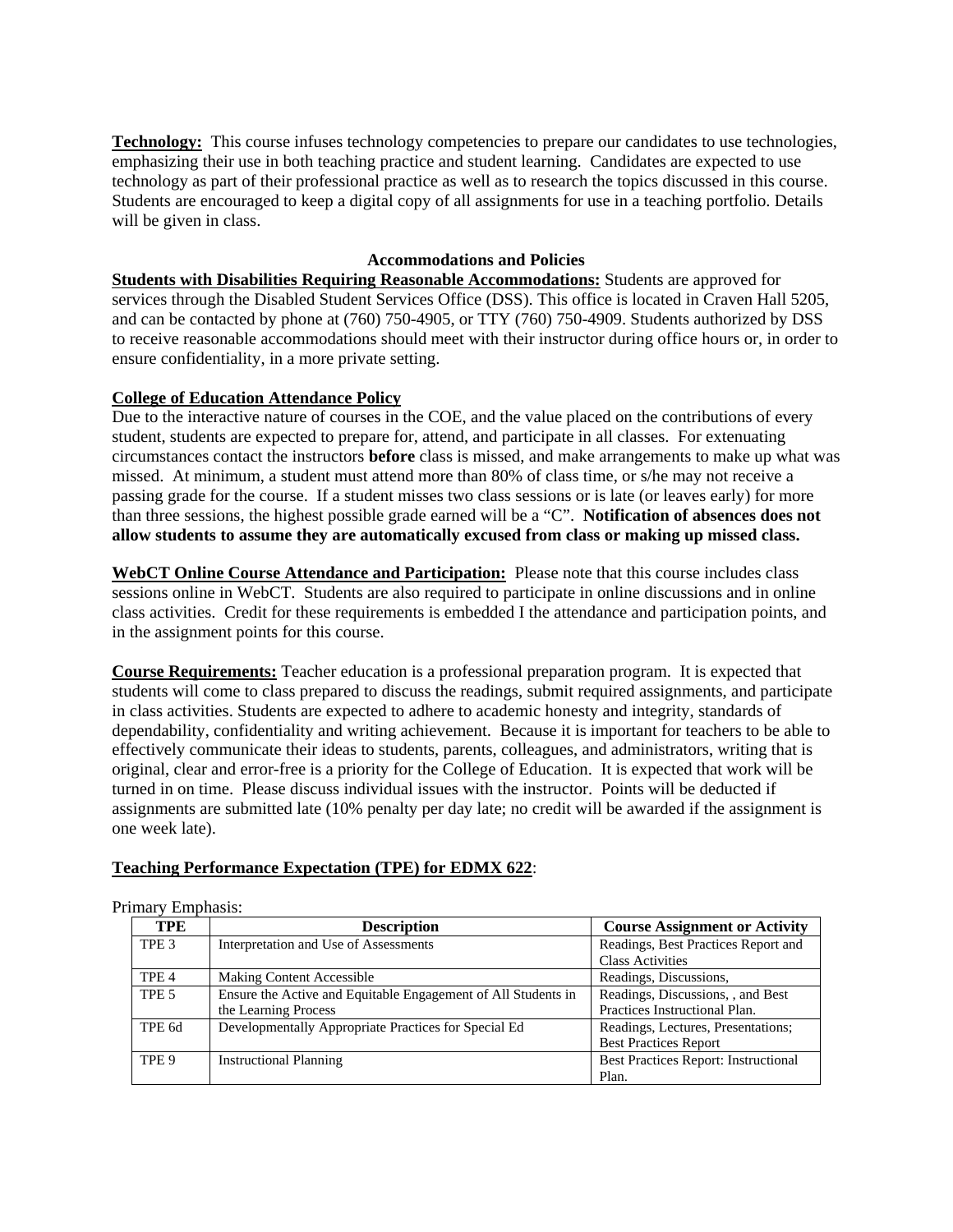## **Course Content and Performance Goals: (Education Specialist Credential Requirements)**

- Goal 1: develop a sensitivity to and appreciation for children with special learning needs.
- Goal 2: examine the California Language Arts Framework and Standards, and gain an understanding of the curriculum of language and literacy as they are taught in the elementary, middle and secondary school.
- Goal 3: gain an understanding of how patterns of typical and atypical language development influence student academically, socially and behaviorally in today's classrooms.
- Goal 4: become familiar with current approaches to the teaching of reading and writing of children with special learning needs.
- Goal 5: understand the value of specifically designed academic instruction lessons in English for students with diverse cultural and linguistic backgrounds.
- Goal 6: become sensitive observers of children's language-using behaviors.
- Goal 7: become familiar with formal language and literacy assessment instruments and their usefulness in designing appropriate instruction
- Goal 8: become familiar with informal language and literacy assessments, such as portfolios, performance and presentation options, and their usefulness in designing appropriate instruction.
- Goal 9: demonstrate the ability to design and adapt instruction and classroom environment which are responsive to all learners.
- Goal 10: translate language and literacy assessment and evaluation results into effective instructional goals and objectives for all learners.
- Goal 11: understand middle and secondary language and literacy issues in today's classrooms.
- Goal 12: develop an appreciation for the need of all learners to experience success in middle and secondary classrooms.
- Goal 13: develop effective collaboration skills which will assist in positively influencing language and literacy curriculum decisions in today's schools.
- Goal 14: develop the ability to select appropriate materials and instructional strategies to meet the individual needs of students.
- Goal 15: develop a respect for each student, his/her abilities and background, and the student's rights to instruction that meets his/her individual needs.

### **Required Texts:**

- 1. Tovani, C. (2004). *Do I really have to teach reading? Content comprehension, grades 6-12*. Portland: Stenhouse.
- 2. Fisher, D. & Frey, N. (2004) *Improving adolescent literacy: Strategies at work.* Columbus: Pearson.

# **Required Websites:**

- 1. Curriculum Development and Supplemental Materials Commission (1999). *Reading/Language Arts Framework for California Public Schools.* California Department of Education. Also at: http://www.cde.ca.gov/cdepress/lang\_arts.pdf
- 2. Council for Exceptional Children Website: www.cec.sped.org
- 3. Quiocho, A., Macintosh, D., and Hood, A. (2000) *Readinginstruction portfolio:*http://www.csusm.edu/Quiocho/rip.html (Focus: Hood, A. *Special Needs Considerations)*
- 4. Visual and Performing Arts Standards: (http://www.cde.ca.gov/cdepress/standards-pdfs/visualperforming-arts.pdf)
- 5. Managing RICA PowerPoint: http://courses.csusm.edu/ricastudy/module01/Managingrica.htm
- 6. Citing Research: http://citationmachine.net/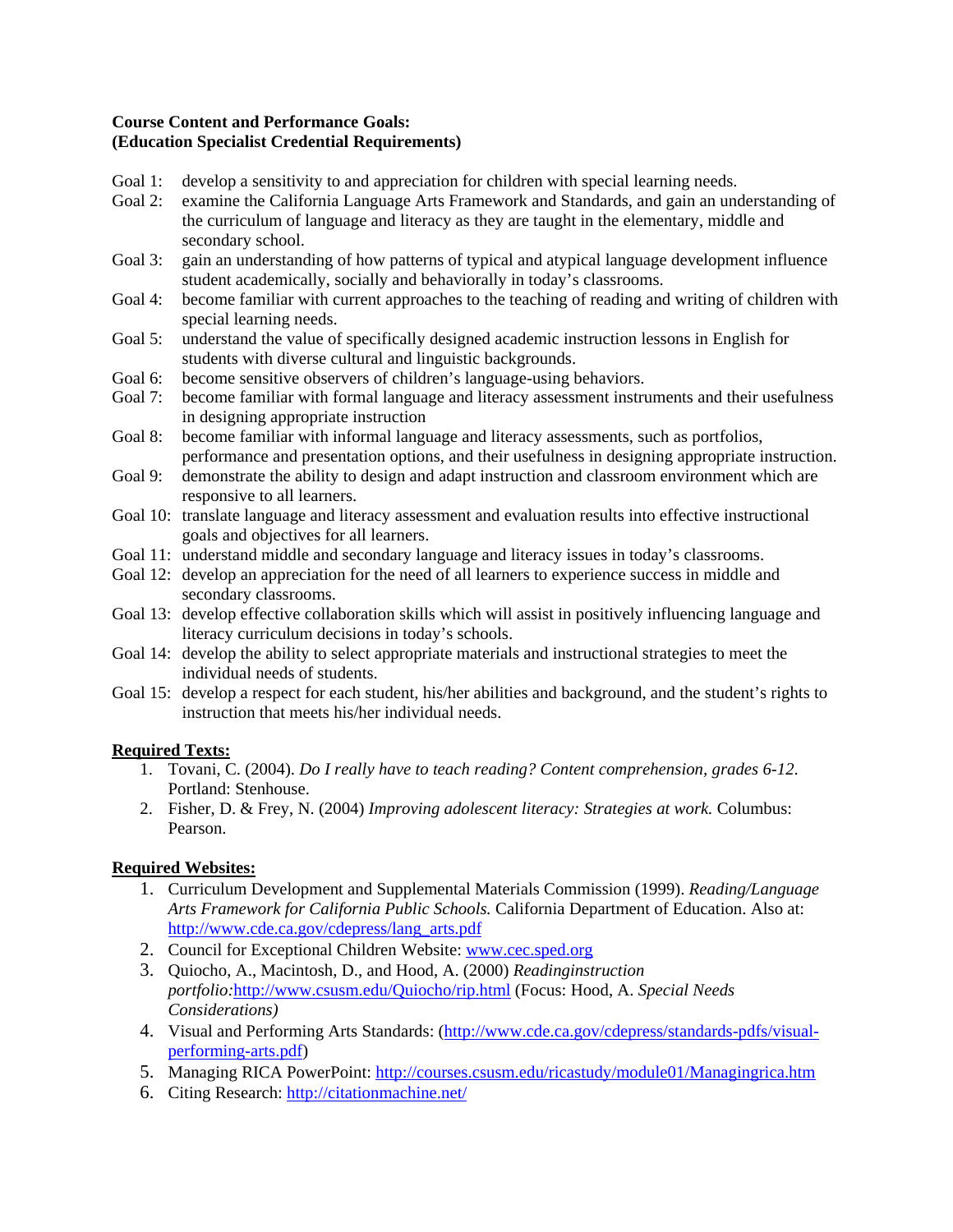7. The abridged version of The American Psychological Association (APA) Manual: www.apastyle.org

### **Recommended Texts:**

- 1. Cunningham, P. (2000). *Phonics they use: Words for reading and writing.* New York: Longman.
- 2. Cunningham, P., & Allington, R.L. *Classrooms that work: They all can read and write.*
- 3. Longman. (2000). *Dictionary of american english*. New ed., 2nd ed. ed. White Plains, NY: Addison Wesley Longman.
- 4. Marzano, Robert, Debra Pickering, Jane Pollock, and . *Classroom instruction that works: research-based*

*strategies for increasing student achievement.* Alexandria: ASCD, 2001.

- 5. Stephanie, H., & Goudvis, A. (2000). *Strategies that work*. Portland, ME: Stenhouse Publishers.
- 6. Tompkins, G.E. (2001). *Literacy for the 21st century: A balanced approach.* Upper Saddle River, NJ: Merrill.

| Assignments:                                        | <b>Points:</b> |
|-----------------------------------------------------|----------------|
| The Teacher as Reader                               | 5              |
| Facts about Learning Challenges Paper               | 10             |
| <b>Facts about Learning Challenges Presentation</b> | 10             |
| <b>Online Classes</b>                               | 12             |
| <b>Strategies Presentations</b>                     | 10             |
| Literature Circles                                  | 14             |
| <b>Best Practices</b>                               | 16             |
| Course Self Evaluation                              | 5              |
| Course Attendance and Participation                 | 18             |
| <b>Total Points:</b>                                |                |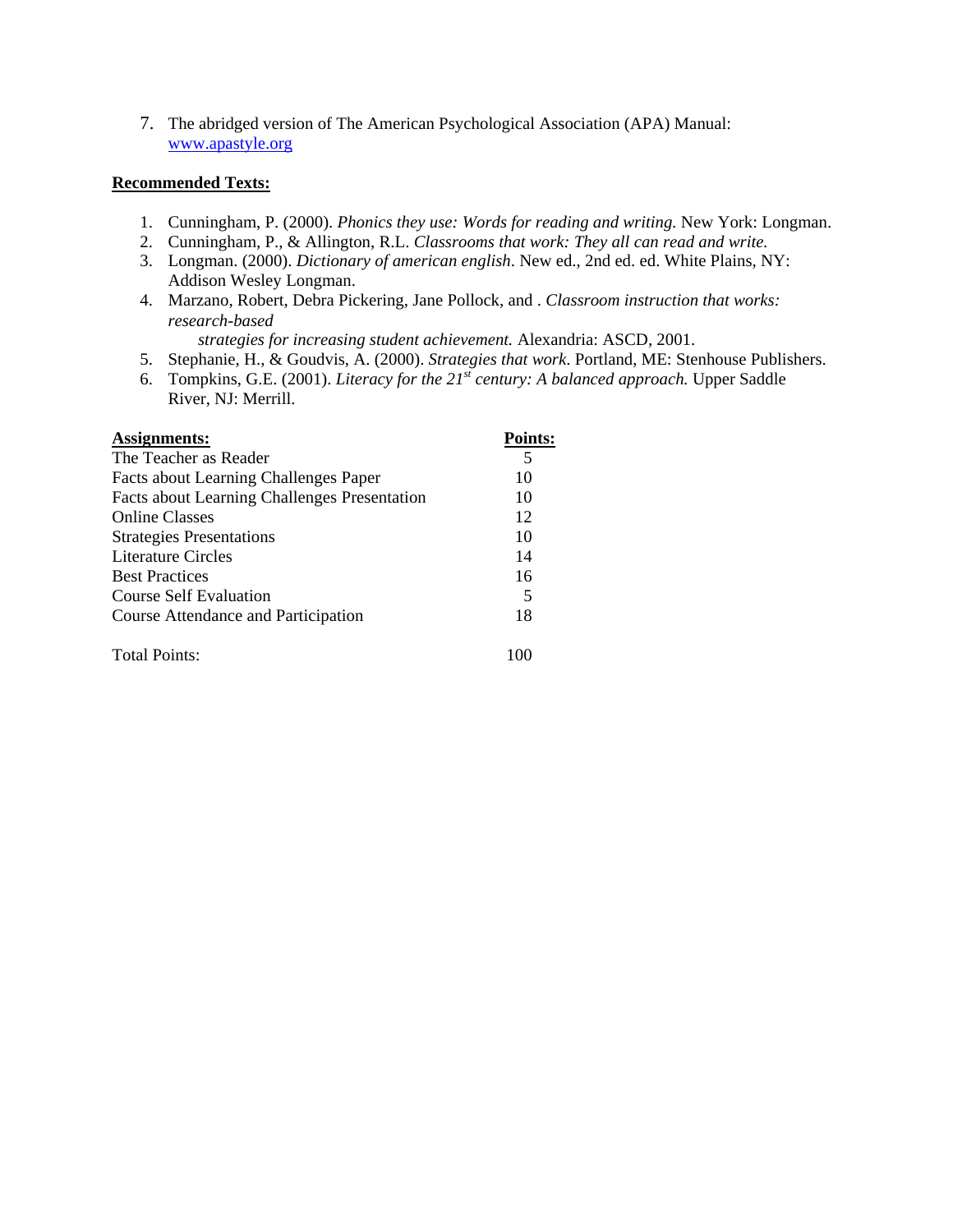| N<br>іманіе | T.<br>.<br>,,,,<br>D⊟ |  |
|-------------|-----------------------|--|
|             |                       |  |

Email address:

**Face to Face attendance is worth 2 points each day**. One point for attendance (arriving on time, staying until end of class) and one point for participating (in whole class and small group activities and discussions). **Online classes are worth 2 points each**.

| $\frac{1}{2}$ / 100<br><b>Total</b>                                                                 | <b>Crade</b><br>$=$                                                |
|-----------------------------------------------------------------------------------------------------|--------------------------------------------------------------------|
| Course Self Eval.                                                                                   | /5                                                                 |
| <b>Best Practices</b>                                                                               | /16                                                                |
| <b>Strategies Presentation</b>                                                                      | /10                                                                |
| <b>Facts about Learning Challenges Paper</b><br><b>Facts about Learning Challenges Presentation</b> | $\frac{10}{2}$<br>$-$ 10                                           |
| The Teacher as Reader                                                                               | $\frac{\ }{2}$ /5                                                  |
| <b>Assignments:</b>                                                                                 |                                                                    |
|                                                                                                     |                                                                    |
|                                                                                                     | $\text{Job}$ (14 points total)                                     |
|                                                                                                     |                                                                    |
| Lit Circle #5 $(3/21)$ 2 Job                                                                        |                                                                    |
| Lit Circle #3 $(3/7)$ $\frac{1}{2}$<br>Lit Circle #4 $(3/14)$ $\frac{1}{2}$                         |                                                                    |
|                                                                                                     | $\begin{tabular}{c} \multicolumn{2}{c} \textbf{Job} \end{tabular}$ |
|                                                                                                     |                                                                    |
| Participation in Literature Circles is worth 2 points each.<br>Lit Circle #1 $(1/31)$ _____/2       |                                                                    |
|                                                                                                     |                                                                    |
| 5/2<br>$\frac{1}{2}$ (18 points total)                                                              |                                                                    |
| $\sqrt{2}$<br>4/25                                                                                  |                                                                    |
| 4/18<br>$\sqrt{2}$                                                                                  |                                                                    |
|                                                                                                     |                                                                    |
| 3/28<br>CSUSM Spring Break -no class this week                                                      |                                                                    |
| $\frac{1}{2}$<br>3/21                                                                               |                                                                    |
| $\frac{1}{2}$<br>3/14                                                                               |                                                                    |
| 3/7<br>$\sqrt{2}$                                                                                   |                                                                    |
|                                                                                                     | OL #6 $\_\_\_\/2$ (12 points total)                                |
| 2/7<br>$\frac{1}{2}$                                                                                |                                                                    |
|                                                                                                     |                                                                    |
| 1/24<br>$\frac{1}{2}$                                                                               |                                                                    |
| $1/17$ /2                                                                                           |                                                                    |
|                                                                                                     |                                                                    |